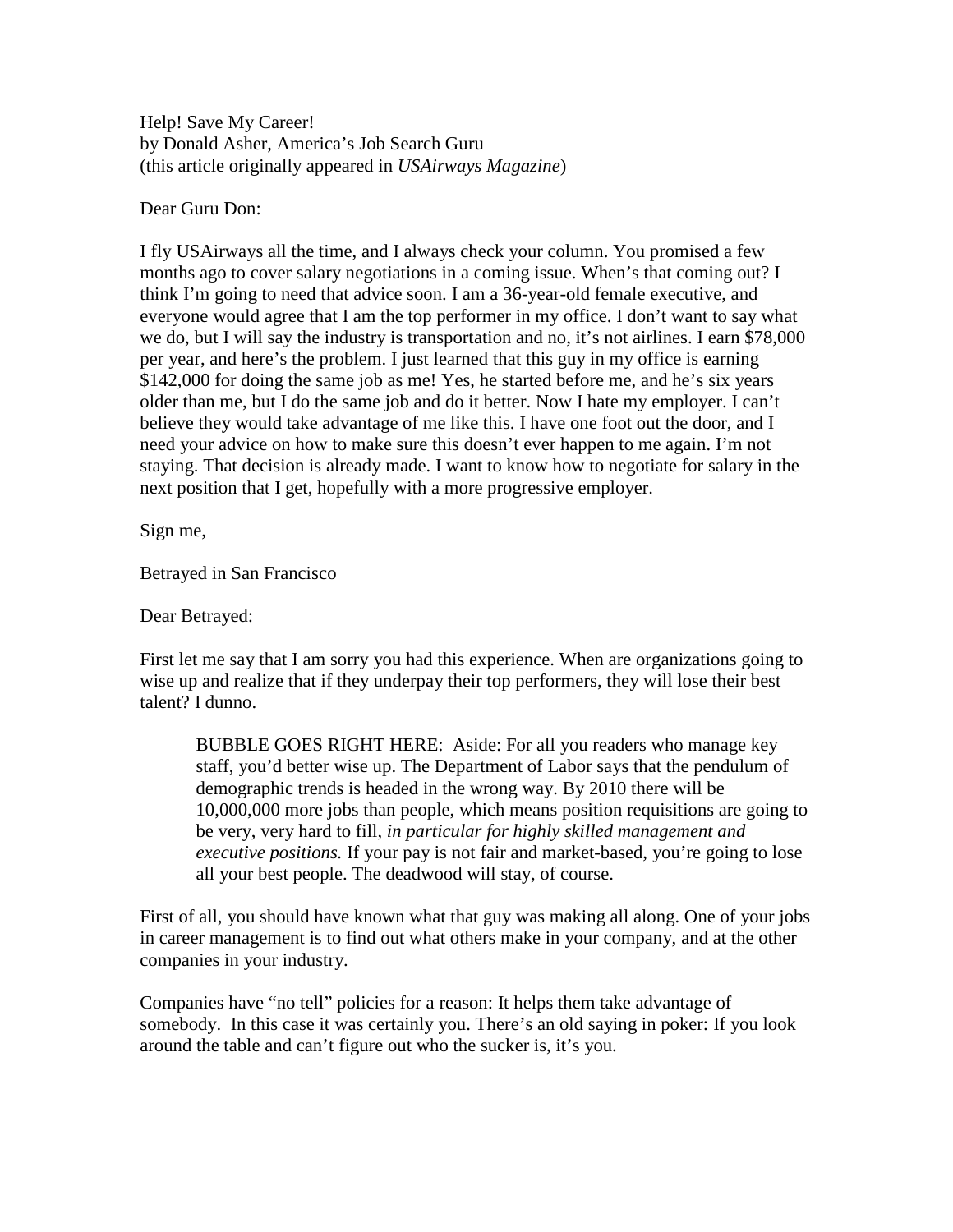You might not want to be brazen about getting this information. You say things like, "Gosh, those European sales execs sure dress like they make a million bucks. Do you think they really make more than us, or just get to go to better stores?" Or, "Jane just got promoted to v.p. I bet that was a big bump in her paycheck." If the person you are talking to knows the info and is prone to share it, you're going to get numbers.

You can't ask someone straight out, "What do you earn?" but there are tasteful ways to get the scoop. Here are some lines to use with friends, people you meet at trade shows, and complete strangers. "Gosh, that sounds like a fascinating job. What would something like that pay, industry-wide?" Or, "What could a person expect to make in a position like that?"

I readily admit this is against social norms, but so what? Do you ever again want to find out that someone next to you is earning \$64,000 more than you for doing the same job? I think not. Be subtle, but get the job done.

Now when it comes to negotiating salary, I need to teach you three principles that apply to all forms of negotiating:

- 1. Never negotiate until the other person is ready to make the deal.
- 2. The first person to name an exact figure has lost competitive advantage.
- 3. If you can't walk away from the deal, you're not negotiating. You're begging.

Never negotiate until the other person is ready to make the deal. In job search terms this means you never negotiate until the employer is actually offering you a job. Why? Because, simply put, that's the only time you have power in this relationship.

The boss has all the power during the interview process, and the boss has all the power once you are hired, but for those magic minutes or hours or days after she offers you a job and before you say yes or no, *you have the power.* Only negotiate when you have the power.

So how do you deflect this issue if it comes up before you get a firm job offer? Easy. Use lines like these: "Salary is not my first concern. I'm really more interested in the opportunity, the people I'll be working with, the resources I'll have to do my job, and where this might lead in your organization. I'm sure this won't be a problem for us. Can we come back to this issue later?"

If it comes up again, just answer a question with a question: "I know you have a salary range in mind for this position. What is it?" Then, no matter what she says, you say, "Well, that seems a little low for what I know I could do for you, but we're in the same ballpark. I'm sure this won't be a problem for us." Then, ask a question about something totally different.

If it comes up again, say, "You know Jennifer, you seem a little nervous about the salary for this position. *This is the third time you've brought it up.* Is there any reason you won't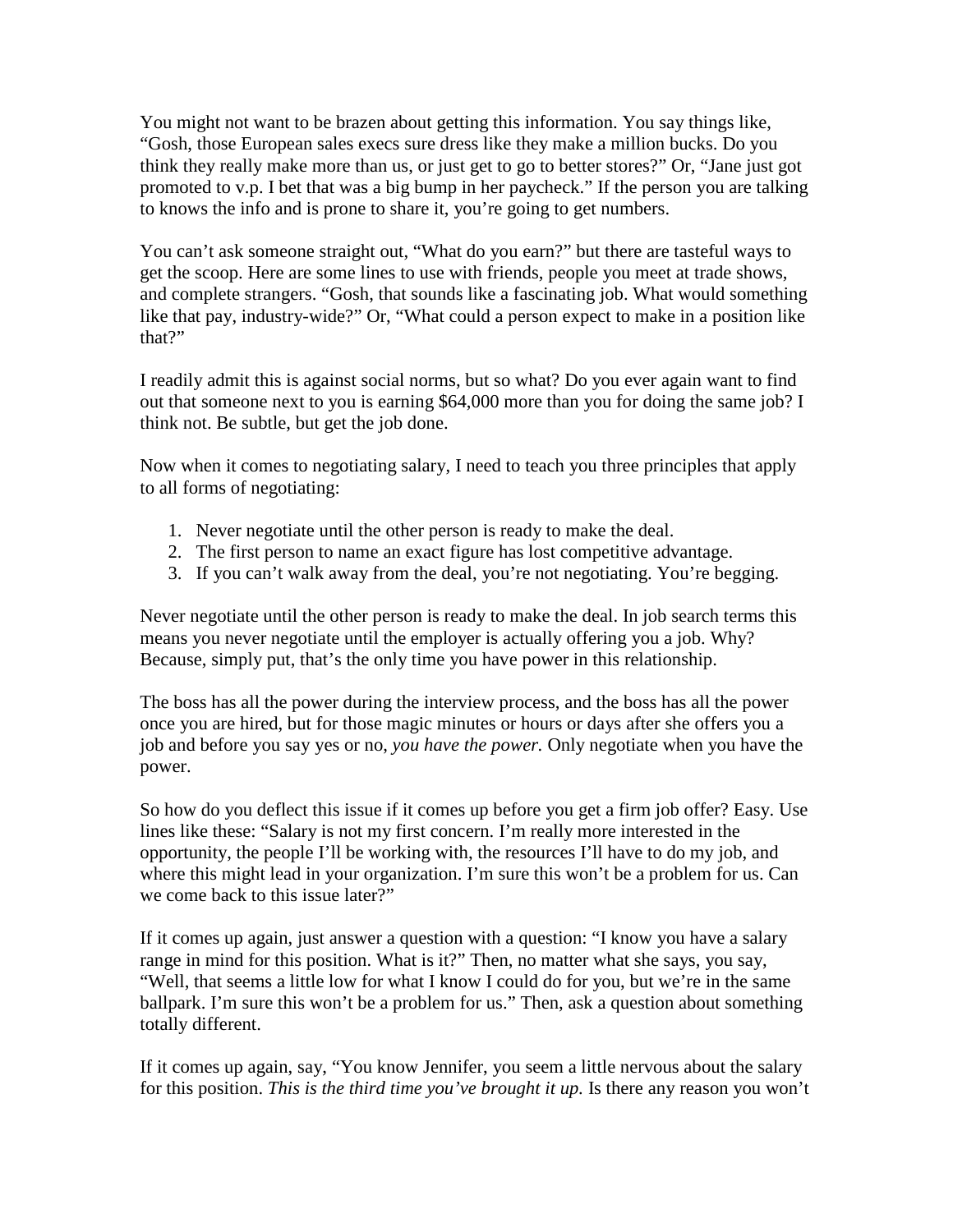be able to make a competitive offer?" She will assure that the offer will be competitive. Then you say, "Great. As long as you can make a competitive offer, I am sure this won't be a problem for us." Then ask a question about something totally different.

If you have to offer a number yourself, throw out a ridiculously wide range, saying something like this: "From my research on positions with this title, it seems that the pay is all over the map, from \$30,000 to \$90,000. Do you think this position will fall within that range?" They will assure that it will, and you say, "Great. Well, as long as you can make a competitive offer I am sure this won't be a problem for us." Then ask a question about something totally different.

Or you can just counter with this question: "Are you offering me the position?" If they say no, you can say, "Well, it seems a little premature to be negotiating the terms of an offer you're not ready to make. When you're ready to make the offer, I'm sure this won't be a problem for us." If they say, "Yes. We are ready to offer you the position," you say, "That's great! What are the terms of the offer?"

It takes practice, but I can do this all day.

INSERT BUBBLE: Salary Web Sites jobstar.org/tools/salary [www.salary.com](http://www.salary.com/) [www.payscale.com](http://www.payscale.com/) [www.salaryexpert.com](http://www.salaryexpert.com/)

INSERT ANOTHER BUBBLE: Relocation & Cost of Living Sites [www.bankrate.com](http://www.bankrate.com/) [www.quintcareers.com/relocation\\_resources](http://www.quintcareers.com/relocation_resources) [www.homefair.com](http://www.homefair.com/) [www.bekinsmoving.com](http://www.bekinsmoving.com/)

Then, when it comes to actually negotiating the terms, be nice but be firm. Appeal to market rates, which you know from your prior research. Here's the issue: The pertinent number is not what you earned before, but what it would cost them to hire someone else besides you. That's the market rate.

Remember, employers expect you to negotiate for salary, and are surprised if you don't. Use inclusive, win-win language, such as "I really had in mind more than this. What can we do?" Or, "I really like this company, and it seems like a great opportunity. How can we move these two numbers closer together?" That puts you both on the same side of the table, trying to solve the problem together.

There's certainly more to learn about this, but this will get you started.